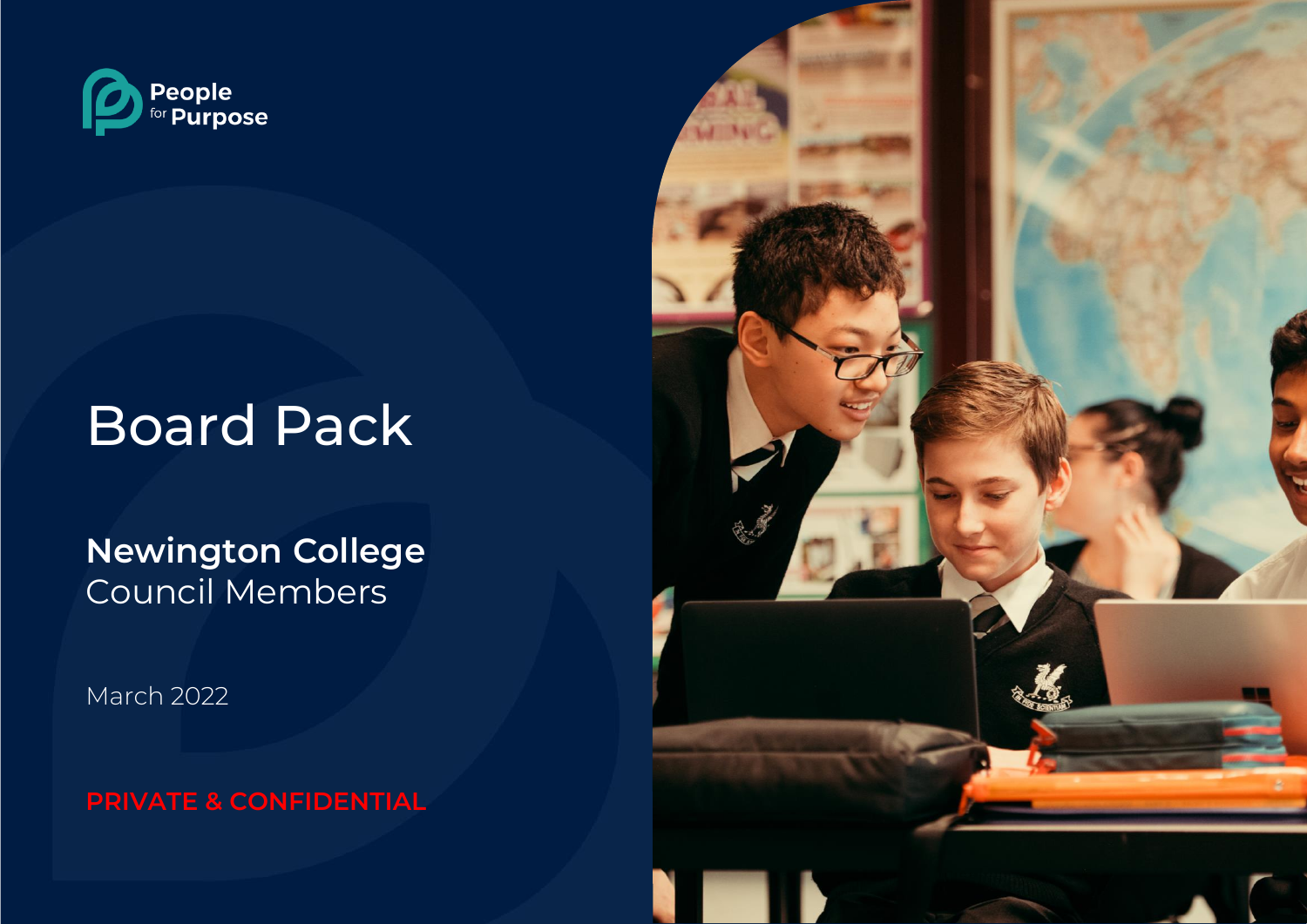## Context

Founded in 1863, Newington College (Newington) has grown to become one of Sydney's oldest and most prestigious schools. Spread across four campuses, Newington is a comprehensive ELC-12 boys' day and boarding College with more than 700 students in prep and 1400 more in the senior school, and boarders from Year 9-12. It is one of the six founding members of the Athletic Association of the Great Public Schools (AAGPS) alliance of independent boys' schools in NSW.

Newington, in its current form, was created by an Act of the NSW Parliament in 1922 that gave rise to a stand-alone, incorporated school while also enshrining the unique traditions that drive Newington College today.

The College is governed by the Council of Newington College, which is dedicated to ensuring diversity of religion, ethnicity, capability and socio-economic means within its community. They are the trustees of the school and are support the Headmaster in executing the College's vision, mission and values.

The College is independent of, but works in affiliation with, the Uniting Church in Australia. The Council is currently made up of 16 members that include Old Boys, members of the Uniting Church, past and current parents, and other lay people who may have no prior connection to the College. The Council Executive Committee (a working subset) has four members.

Following a strategic review in 2019, the College is entering a significant period of change and growth. Concurrently, the Council is entering a phase of renewal and has three lay positions now available on Council. Two of these are a priority to fulfil constitutional obligations. This is an opportunity for individuals committed to positive outcomes for a future generation of Australians to contribute to the governance of an outstanding educational institution.

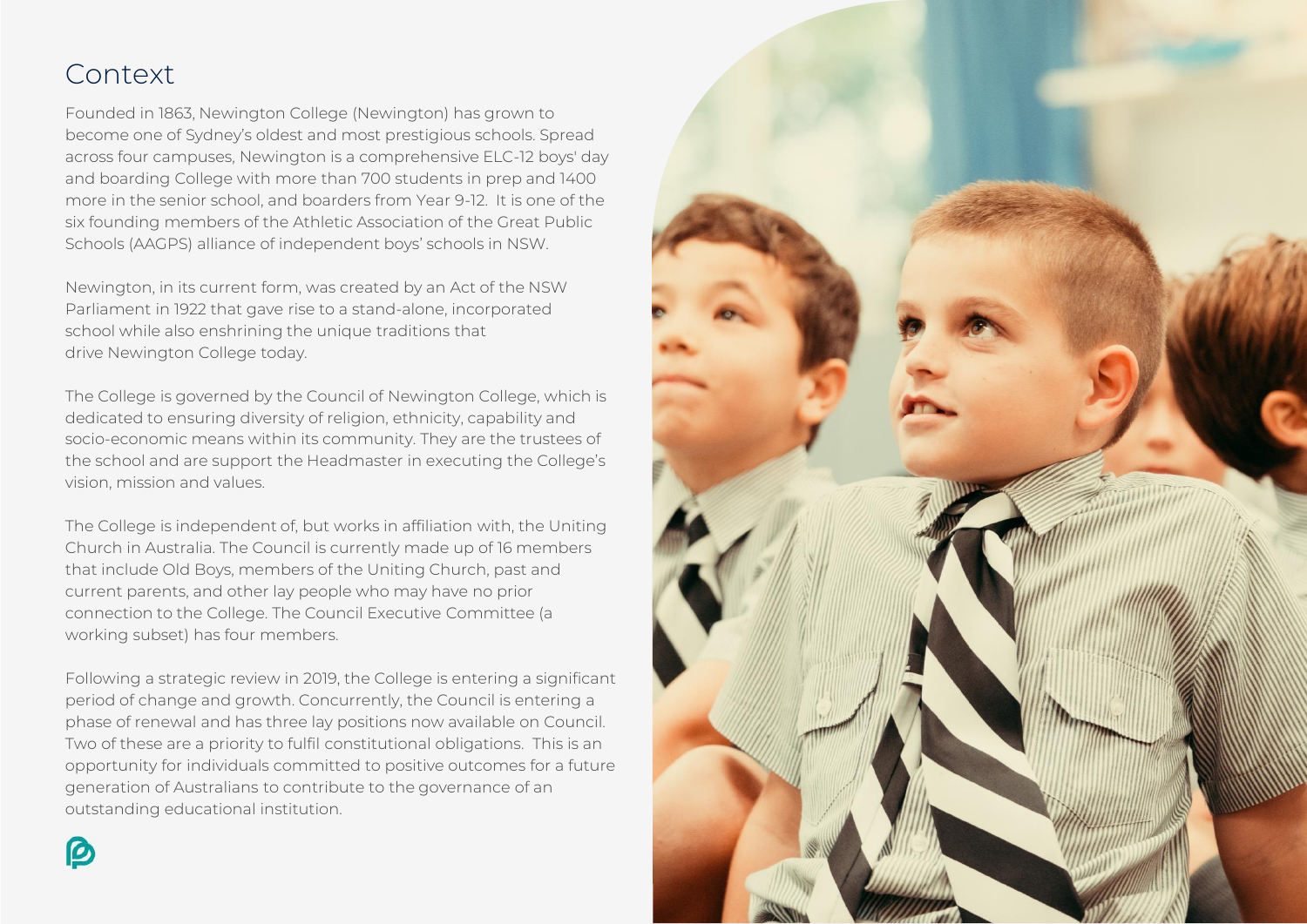## Newington College Council - Context

The challenge Newington is in an excellent place today. It is an internationally respected school with a strong academic program, good pastoral care, a wealth of opportunities for the students and vibrant staff, parent and old boy communities.

> Following a strategic review in 2019, The College acknowledges that the world is moving fast and the future of work, truth, learning, mental health, relationships, democracy, the planet - even humanity itself - are all up for grabs.

Traditional education in the western world, as it is now, is not enough for students in the face of an uncertain future. It is the College's challenge to evolve sustainably: to prepare students for the 2050s, not the 1990s.

The response In response to this challenge, the College has sought to identify key challenges for students in the future (right) and has determined that it must refocus on both the way education is done at Newington and the culture in which the education happens.

> The College has comprehensively reviewed its vision and strategy and shifted focus from the traditional strategic pillars of 'academic, pastoral and co-curricular' to 'Great Hearts, Inspired Minds, Strong Wings and Firm Foundations'.

To ensure what might be best for students in the future, the College is committed to a reimagined school focusing on "Hearts, Wings and Minds' but also, it's long-term diversity and inclusiveness, including the structure, size and make-up of Newington.

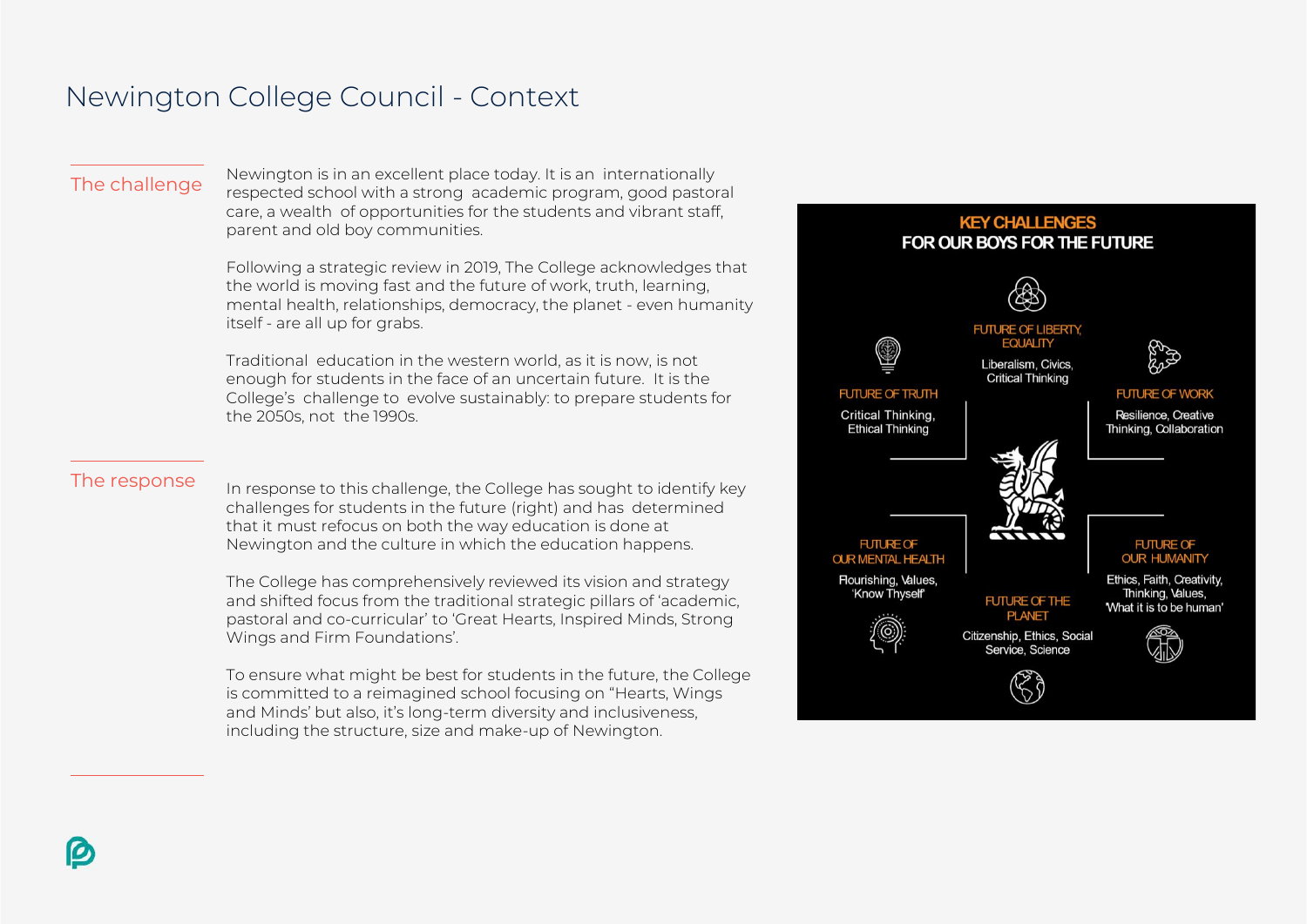## Newington College Council – Context (continued)

| Vision                      | Newington's vision is to 'empower boys to develop great hearts, inspired minds and strong wings, ready to make a<br>positive contribution to society and the future'.                                                                                                                                                                                                                                                                                                                                                                                             |  |
|-----------------------------|-------------------------------------------------------------------------------------------------------------------------------------------------------------------------------------------------------------------------------------------------------------------------------------------------------------------------------------------------------------------------------------------------------------------------------------------------------------------------------------------------------------------------------------------------------------------|--|
| Values                      | Guiding all policies and practices are Newington's eight aims and values:                                                                                                                                                                                                                                                                                                                                                                                                                                                                                         |  |
|                             | • Exploring our creativity<br>• Learning with rigour<br>• Leading through serving<br>• Building our character<br>• Embracing our diversity<br>• Nurturing the spiritual<br>• Caring for others<br>• Imagining a better future.                                                                                                                                                                                                                                                                                                                                    |  |
| <b>Strategic Priorities</b> | The College's Strategic Plan for 2020 - 2024 is structured around the four pillars pivotal to a Newington education -<br>Inspired Minds, Great Hearts, Strong Wings and Firm Foundations.                                                                                                                                                                                                                                                                                                                                                                         |  |
|                             | Within each of these pillars sit fundamental qualities and skills - courage, integrity and kindness, intellectual rigour,<br>open-mindedness and curiosity, the ability to think critically and ethically, an understanding of the value of physical<br>and artistic expression and a willingness to explore the greatest questions we face through faith and a search for<br>meaning.                                                                                                                                                                            |  |
|                             | Under its Strategic Plan, the College is entering a significant period of change and growth and individuals who have<br>experience in change management / transformation will be highly valuable. Matters open for exploration are<br>campus size and composition, new capital works projects, and student cohort size and composition.                                                                                                                                                                                                                           |  |
|                             | Future plans include a business centre where students can create, then work in, their own enterprise and a world-<br>class critical, creative and ethical thinking program based in the first centre for critical and ethical thinking in an<br>Australian school. Students will continue to have the opportunity to engage in life-changing, immersive<br>experiences - camps, tours, retreats and excursions. Flexible real-world learning days will be another element of<br>Newington's ongoing commitment to provide an internationally respected education. |  |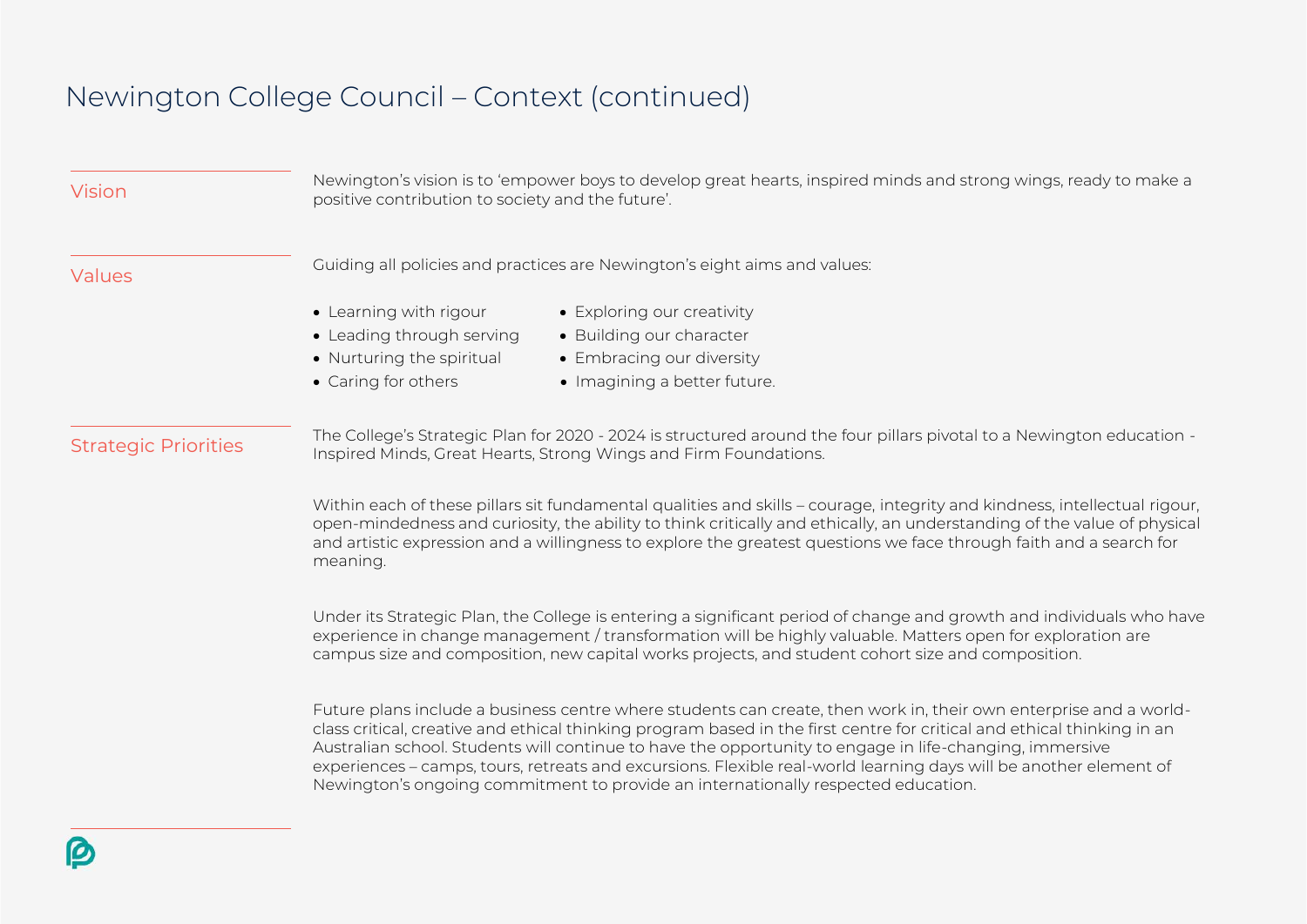## Current Council

#### Tony McDonald (ON 1976) Chairman of Council

Appointed to Council in November 2007, Tony is an "Old Newingtonian" - along with his four sons. Tony is a professional non-executive company director and previously a lawyer and founder/managing director of a listed financial services company.

#### Mario Isaias (ON 1978)

Appointed to the Council in August 2007, Mario became Deputy Chairman and Chair of the Investment Sub-Committee in January 2018. Previously, he was the Appointed Treasurer to the Council, Chairman of the Finance and Investment Committee and the Council Executive. Mario attended Newington College from 1973–1978 before graduating from Sydney University and then qualifying as a chartered accountant. He has in the past been involved with the ONU as Treasurer and the ONU Centennial Trust as Trustee and Chairman. Mario is the Managing Director of financial services company Harvest Financial Group.

#### Justin Papps

Appointed to the Council in 2014, Justin is the Honorary Secretary of the College Council. He is a Partner at Sayers Group, a former Partner at PwC and the former Global Head of Communications for QBE Insurance Group. Justin brings to the Council his expertise in communication, leadership development, brand and organisational culture. Justin's sons are recent graduates of the College.

### Tony King (ON 1982)

Appointed to Council in 2015, Tony King (ON 1982) is the Vice President of Apple Australia and is responsible for Apple's business in South Asia, Australia and New Zealand. He joined Apple in 2003. Before Apple, Tony held executive positions at IBM, DELL, Ricoh and PwC.

### Chris Collings (ON 1984)

An ONU-nominated member of the Council since 2014, Chris has served as chair of several sub-committees previously and was appointed as Honorary Treasurer of the College and Chair of the Finance & Investment Committee in 2018. Chris was educated at Newington from 1980-1984. Currently working as an advisor to a number of charities as well as private and public companies, Chris brings to Newington extensive experience in finance and risk management as well as handson experience, having led businesses through rapid expansion, external crisis and cultural change. He was a Managing Director of Deutsche Bank from 2007-2012.

### Tony Bosman (ON 1972)

Appointed to Council in October 2015, Tony is Chair of Council's Governance and Risk Committee. Tony attended Newington from 1963 to 1972 and was Senior Prefect in his final year. Tony has operated his own commercial consultancy services company for more than 25 years, having previously practised as a solicitor, including a period in the major projects group of Freehills.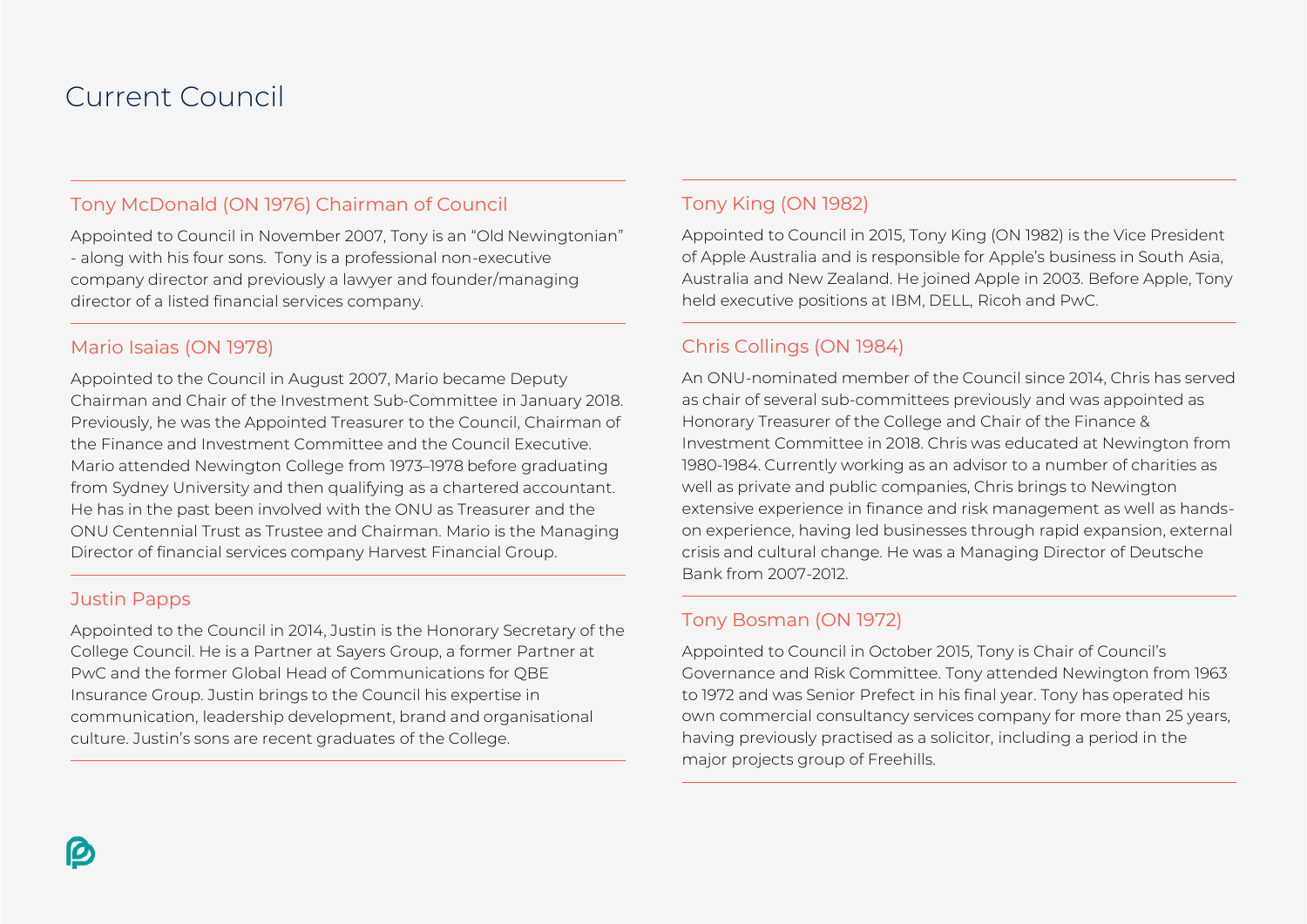## Current Council (continued)

#### Associate Professor Sharon Tindall-Ford

Appointed to Council in late 2012, Sharon has been a secondary school teacher in South Australia, Queensland and NSW and has a PhD in Educational Psychology from the University of NSW.

Sharon is currently an academic at the University of Wollongong where she has been Associate Dean of Teacher Education and Director of Teaching and Learning. She teaches and researches in the areas of cognition and instruction and in two key inter-related areas: teacher policy and teacher learning and leading.

#### Andrew Walsh

Appointed to Council in 2020, Andrew Walsh has a son attending the College; his other son is a recent graduate (ON 2021). Andrew is the Chief Executive Officer of Iress Limited and has served in this role since 2009, having joined Iress in 2001. Before Iress, Andrew worked in the areas of actuarial consulting and software.

#### Rhys Kelly

Appointed to Council in March 2016, Rhys is currently the Head of Communications at The Smith Family. She is a Newington mother and previously was a member of the Communications Sub-Committee of the Newington P&F and former Vice President and member of the P&F sub-group, New Women. Rhys' skills encompass communications, marketing, leadership, fundraising and business strategy.

#### Rev Ian Diamond (ON 1961)

Ian Diamond has returned to Newington as a Council member, having attended the College from 1956-1961. He was Senior Prefect in his final year. Ian has had extensive experience as a Uniting Church Minister in urban and rural Australia and brings a wealth of unique experiences from his work to his position on the Council.

#### Rev Punam Bent

Appointed to Council in 2014, Rev Punam Bent has been a Minister in the Uniting Church of Australia since 1996. She was the Parish Minister of St Clair, St Mary's and Rooty Hill Uniting Churches, the School Chaplain at MLC School and is currently Chaplain at Pymble Ladies College. She is also a member of the Sydney Central Coast Presbytery. Punam is married to Andrew and has two children, Neal (ON 2010) and Andrea.

#### David Torrible

Appointed to Council in 2018, David Torrible has three sons at the senior school and one at Wyvern. David is a retired partner of Goldman Sachs after spending 19 years in finance in Hong Kong, Indonesia and New York. David is currently an advisor and board member for a number of hedge funds, charities and private companies.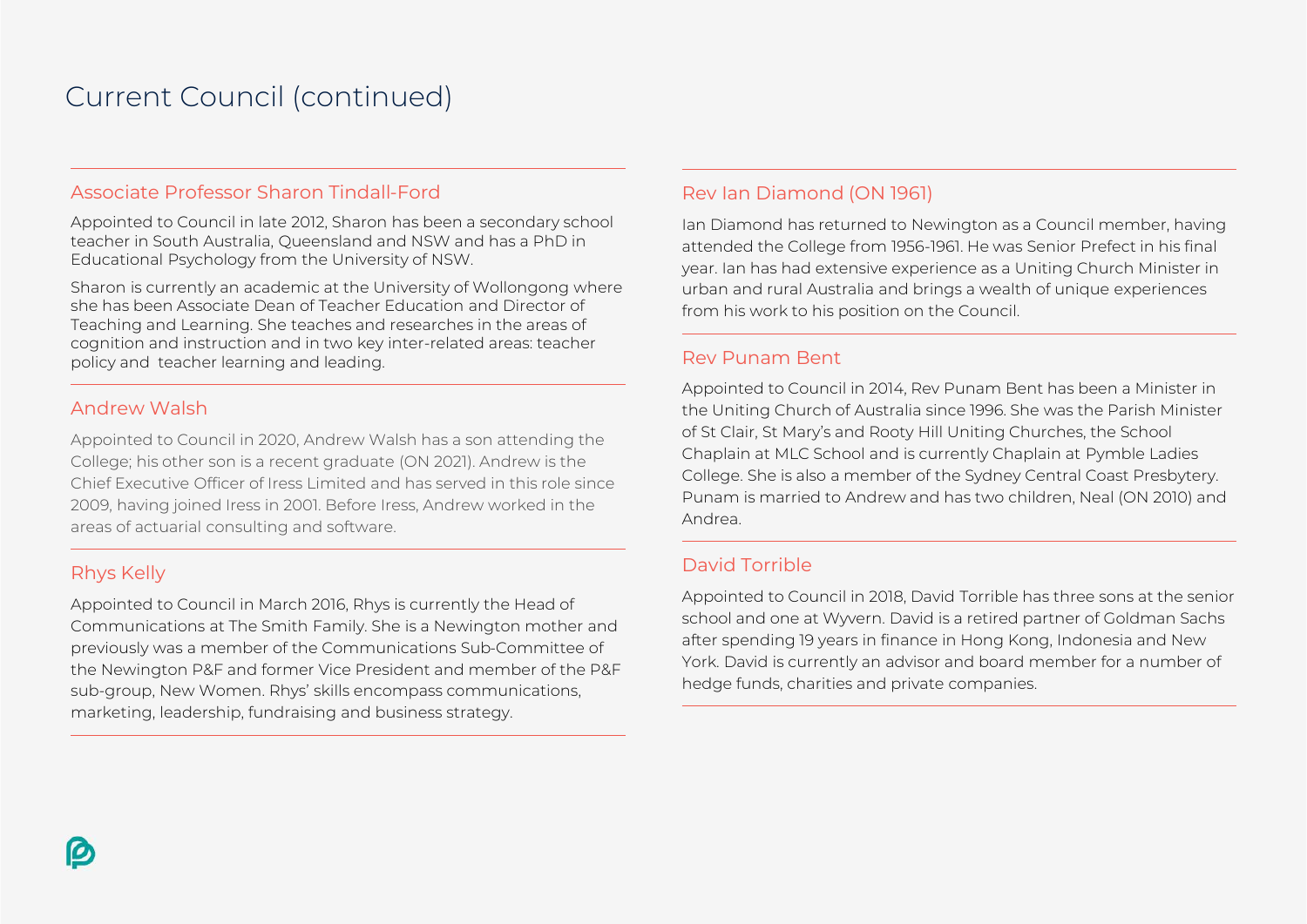## Current Council (continued)

#### Rev Dr Jason Kioa

Rev Dr Jason Kioa was appointed to the Council in 2019. He was born in Tonga and ordained as Uniting Church minister in 1990 in Melbourne, Victoria, where he has served in the inner city of Melbourne. Rev Kioa is a former Moderator of the Synod of Victoria and Tasmania (2006-2009). He is a Minister of Mascot Wesley Uniting Church and a current member of the Assembly Standing Committee of the Uniting Church.

#### Justin Bosilkovski (ON 2005)

An ONU-nominated member of Council since 2019, Justin is a first generation Newingtonian who attended the senior campus from 2000- 2005. He was Senior Prefect in his final year. Justin is currently a Vice President at Greenhill & Co, where he advises a number of ASX-listed clients on corporate finance-related matters. He previously held similar roles at JP Morgan and EY, as a qualified chartered accountant. Justin also spent some time playing professional rugby for the Yakult Levins in Tokyo, Japan.

#### Nicholas Heaton (ON 2002)

Appointed to Council in September 2021, Nicholas Heaton attended Newington College from 1991-2002. His brother Tom Heaton (ON 1994) and brother-in-law Jonathan Hudson (ON 1995) also graduated from Newington. Nicholas is a highly regarded professional in the property industry and a Senior Director and Head of Private Clients at CBRE. Nicholas brings to Newington an extensive knowledge of the NSW property market and strong relationships with key stakeholders in the industry.

#### Justine Richardson

Justine was appointed to Council in November 2021 and currently has a son attending the College. Justine is a partner at PwC where she leads the CFO Advisory practice nationally and brings experience in risk management and finance to the Council. Prior to joining Newington College Council, Justine chaired the Audit, Risk and Governance Committee at Childfund Australia, a not-for-profit organisation.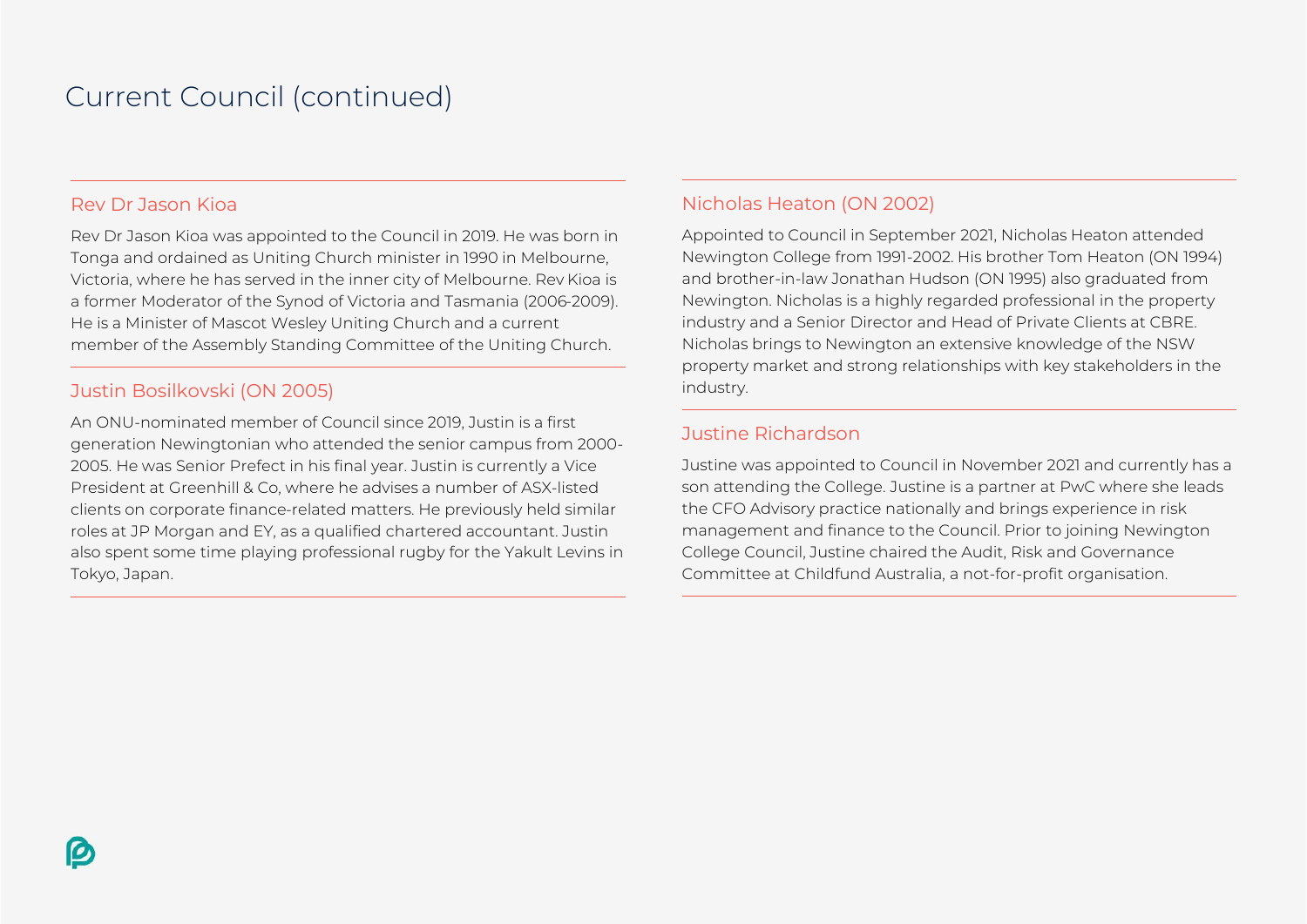## Newington College – Headmaster



Michael Parker Michael holds a combined Arts/Law degree and a Masters of Education from the University of Sydney.

> While at university, he worked in one of Australia's leading law firms before pursuing his passion for education. He taught English and served as a Housemaster at Cranbrook before travelling overseas to take up an exchange position at Eton College.

> In 2002 he joined Newington, where he was a highly successful Head of English and the subject of the SBS documentary *'Inspiring Teachers'*.

After five years in that role, he was appointed Deputy Headmaster at Cranbrook, where he served for seven years before progressing to become Headmaster at Oxley College, Bowral, in 2014. Under his leadership, Oxley's academic performance and survey results across students, teachers and staff rose markedly.

Michael is the author of 11 books, most recently *Talk to Your Kids About Things That Matter*  and *Talk With Your Kids: Conversations about Big Ideas*. His Young Adult novel *Doppelganger* (Penguin) was shortlisted for the NSW Premier's Award in 2007 and his children's book *You Are A Star* (Walker Books) has been published in the US, UK, Brazil, China and Korea.

He is widely travelled, particularly in the Himalayas, with four major treks under his belt, including past Camp One at 20,000 feet on Mt Everest in Tibet. He is married to Fiona, an English literature academic at UNSW, and has two teenage daughters, Julia and Elena.

Michael is committed to open engagement with students and the school community at large. He is a strong believer in creating a teaching environment that engenders critical thinking among the boys. His aim is to foster a culture that combines improved academic performance with enduring pastoral care programs to ensure students are prepared for an unpredictable and constantly changing workplace.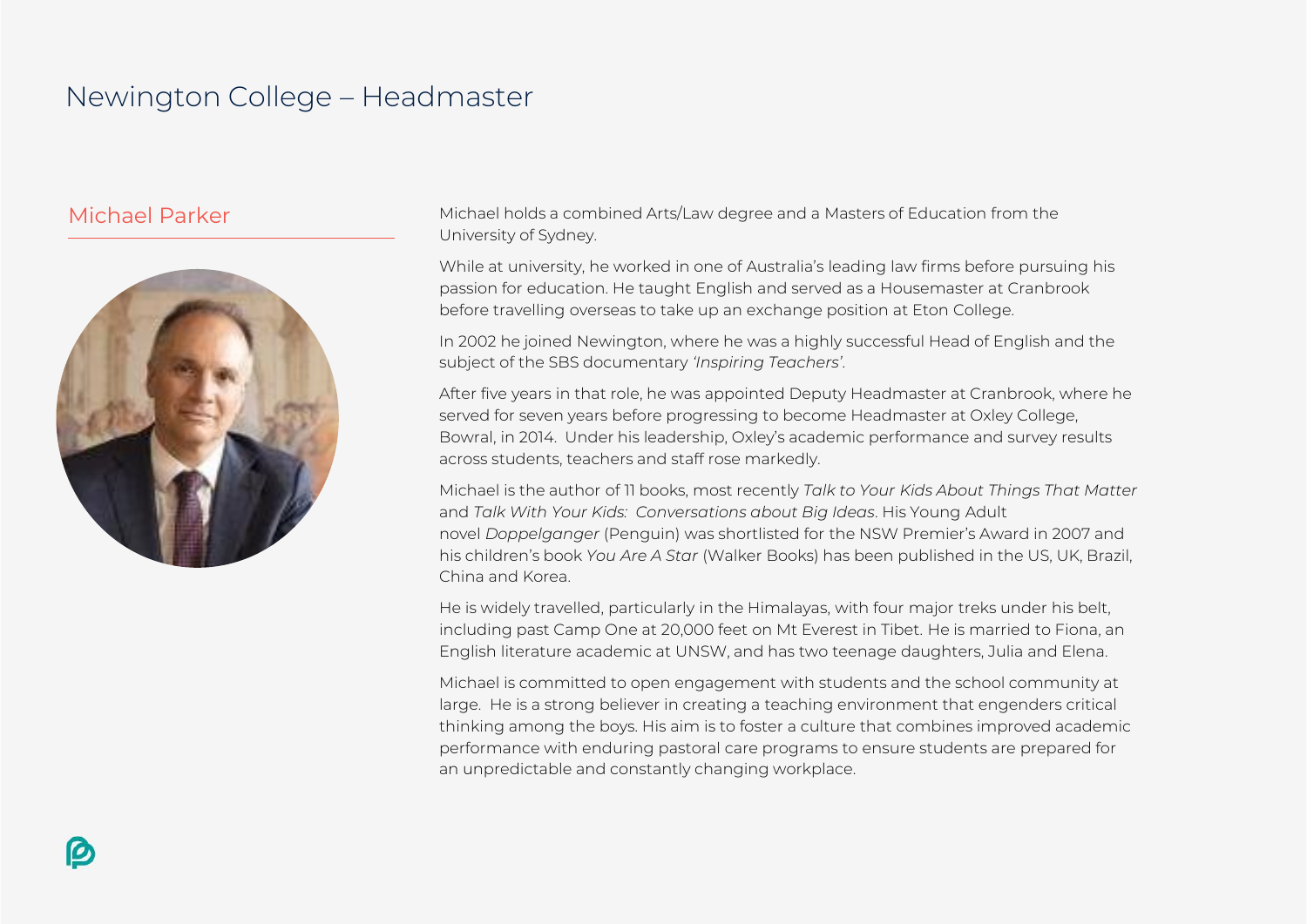## Governance

| <b>Structure</b>      | The Newington College Council is guardian of the vision of the school's Methodist founders and is governed by the Newington<br>College Council Act 1922 (the Act). The Council is dedicated to ensuring diversity of religion, ethnicity, capability and socio-<br>economic means within our community. The College is independent of, but works in affiliation with, the Uniting Church in<br>Australia.                                                           |  |
|-----------------------|---------------------------------------------------------------------------------------------------------------------------------------------------------------------------------------------------------------------------------------------------------------------------------------------------------------------------------------------------------------------------------------------------------------------------------------------------------------------|--|
|                       | The Council is responsible for determining school policy, monitoring performance, appointing the Headmaster and the overall<br>strategic direction of the College.                                                                                                                                                                                                                                                                                                  |  |
| Composition           | The Council is made up of various members of the College community. They are representatives of the Old Newingtonians Union<br>(Old Boys), members of the Uniting Church, past and current parents as well as people with no prior, direct connection to the<br>College (known as lay members). Each Council member brings their own set of skills and knowledges to assist in monitoring<br>performance and implementing new plans and strategies for the College. |  |
|                       | The Act allows for 24 councilors to be elected-and currently consists of 16 members. Of the 24 councillors, 9 are to be ministers of<br>The Uniting Church in Australia, 9 are to be lay members and six are to be Old Boys. The Council has 10 active committees,<br>including one sub-committee.                                                                                                                                                                  |  |
|                       | The Council describes itself as a ""skills-based" council that determines what skills are needed to remain restless and to act on that<br>restlessness, working to identify and attract people with particular skills from all required areas, including those with a "fresh eyes"<br>approach".                                                                                                                                                                    |  |
| Tenure & time         | 3-year term. The time commitment is variable and flexible depending on participation beyond council meetings (eg committees,<br>which is not mandatory). Participation beyond committee meetings is likely to be minimal and ad-hoc.                                                                                                                                                                                                                                |  |
| <b>Board Meetings</b> | The Council meets up to 10 times per annum and each active committee and sub-committee meets up to six times per annum.                                                                                                                                                                                                                                                                                                                                             |  |
| <b>Meeting Dates</b>  | The Council meetings for 2022 are set for 10 February (5:30pm - 8:00pm), 31 March (5:30pm - 8:00pm), 17 May (5:30pm - 8:00pm),<br>23 June, (5:30pm - 7:30pm with mid-year dinner) 18 August (5:30pm - 8:00pm), 20 October (5:30pm - 8:00pm with optional<br>dinner) and 1 December (5:30pm - 7:30pm with end of year dinner). A full list of council and committee meeting dates can be<br>provided.                                                                |  |
| Remuneration          | This is a voluntary, unpaid position. Councillors are reimbursed for any out of pocket expenses reasonably incurred in attending<br>Council meetings and related business.                                                                                                                                                                                                                                                                                          |  |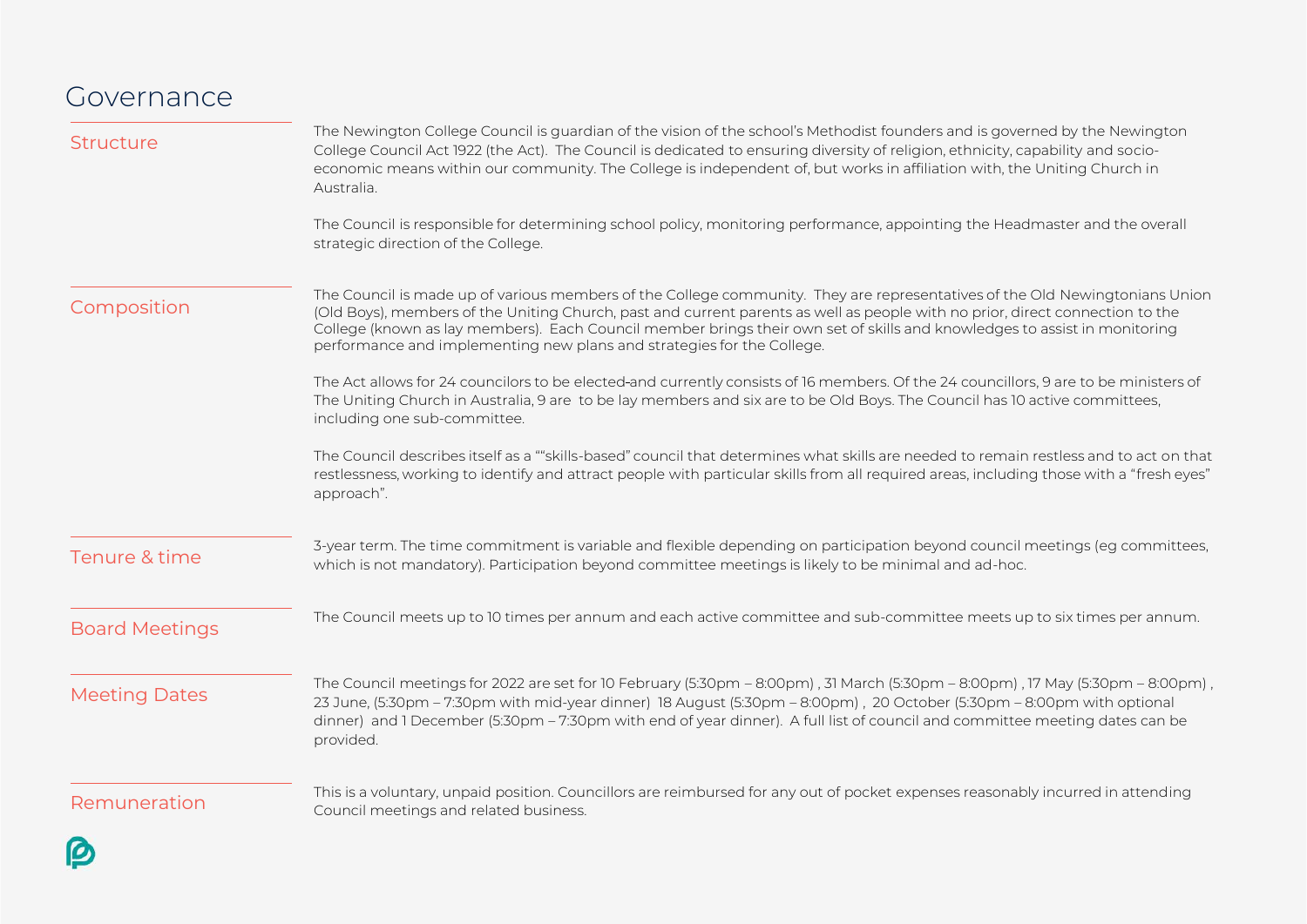## The opportunity – Council member

Newington College and the College Council are entering a significant period of change and growth and there are currently two lay positions available on Council, with the possibility of further appointments in the short to medium term. While councillors can be located anywhere in Australia, Sydney is the preferred location.

#### The primary responsibilities of this position are to collectively govern with other councillors to:

- Work with the Headmaster and his team.
- Preserve the College's traditions and unique culture.
- Shape the strategic direction of the College in the context of an everchanging environment.
- Manage the risks associated with the school.
- Maintain a watching brief over the delivery of the chosen strategy.

#### Councillors will bring the breadth and depth of their expertise to:

- Provide direction and counsel on the College's mission, strategies and objectives.
- Monitor, review and provide feedback and endorse the ongoing implementation of the strategic plan.
- Raise current and emerging issues affecting the College and its Council.
- Critically examine the College's policies and programs, and monitor their implementation, providing guidance for improvements.
- Monitor and critically examine potential risks and external developments that are likely to impact the College's relationships and reputation.
- Critically examine and ensure strong fiduciary oversight and financial management.
- Represent and contribute to the College's public image and profile; to identify and secure partnerships necessary for the College and Council to advance the mission.
- Monitor and assess the Council's own performance as the governing body of Newington College.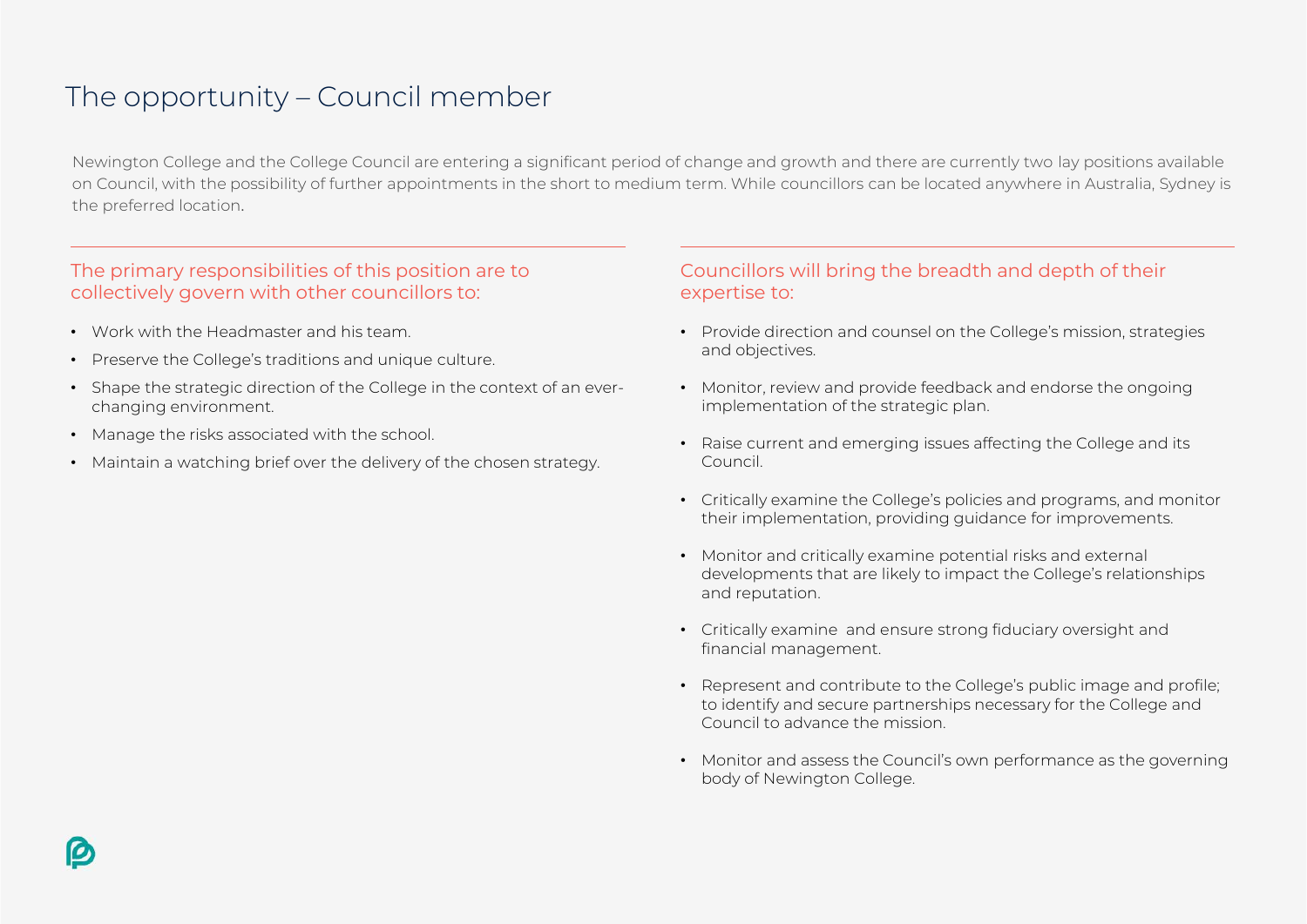## Key selection criteria – Council Member

#### Attributes and experience:

- Board, CEO or senior executive experience with deep experience in, and a good "outward looking" understanding of, the secondary education landscape.
- A creative, forward thinker, with the energy and commitment to contribute to driving the College forward, to make its ambitious vision a reality.
- Extensive leadership experience of driving change and transformation, reputation and culture.
- Financial literacy, with specialist knowledge and experience in financial management and investment.
- Proven experience as an effective board member and commitment to excellence in governance to ensure the Council continues to operate effectively and rigorously
- Excellent communication skills and strategic approach, along with excellent relationship skills, to manage a variety of stakeholder relationships.
- Valuable networks within the Australian business community, and / or NSW Government.
- A genuine interest in positively contributing to Newington College Council and the ability to approx. 8 hour / 3 weeks.

#### Specific skills and experience:

Critical to the next stage of evolution for the College are specific skills including:

- Deep and broad experience in the management of multimillion dollar revenue lines, assets management and investment opportunities and capital works projects.
- Educational leadership experience, specifically a senior role in a large secondary or tertiary institution.
- Experience in the area of health and wellbeing / pastoral care / human psychology.
- Marketing / communication / stakeholder engagement at the highest level.
- Experience in IT / digital / cyber.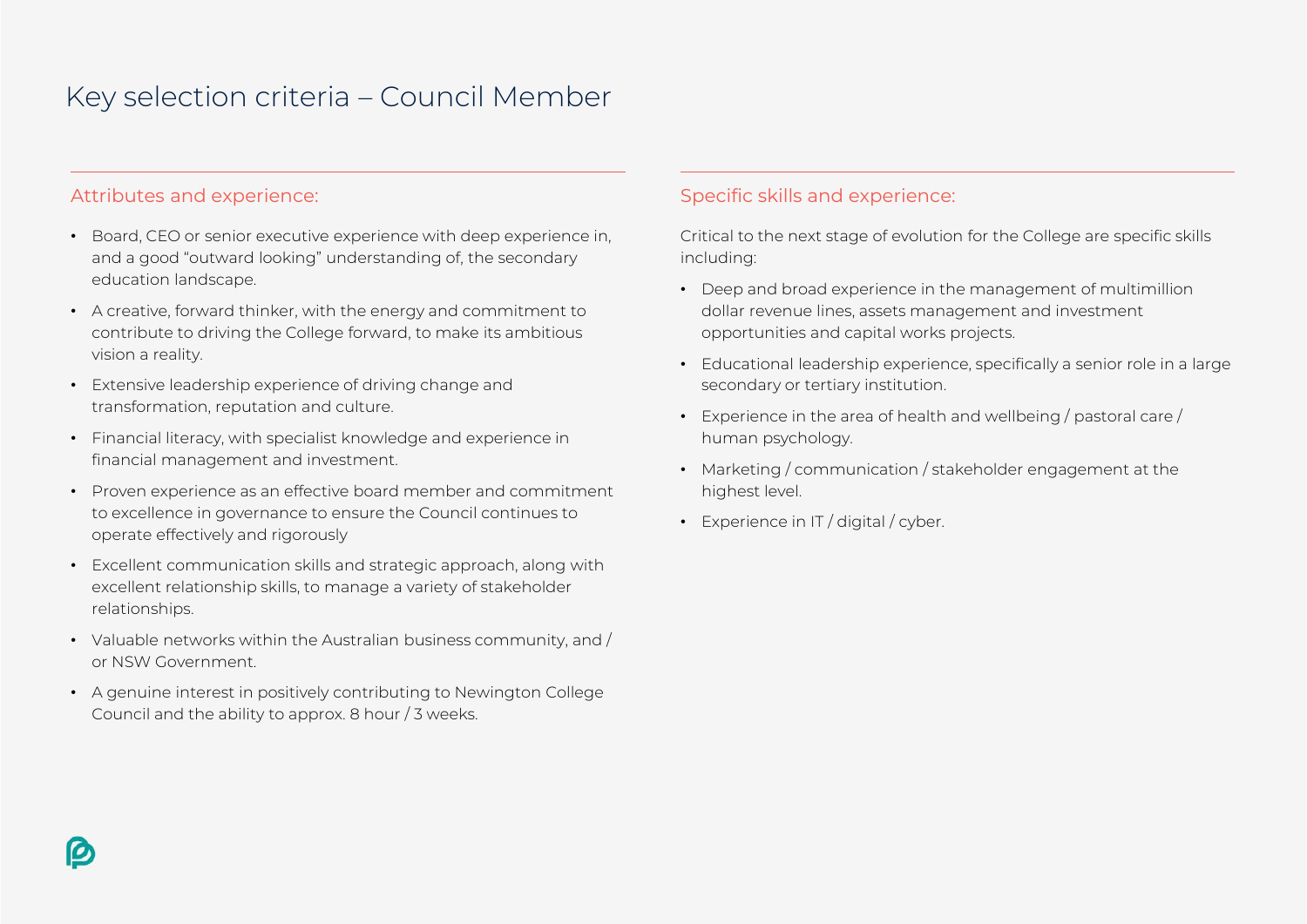## Further information

| Website                            | https://www.newington.nsw.edu.au                                                                                                                                                                                                                |
|------------------------------------|-------------------------------------------------------------------------------------------------------------------------------------------------------------------------------------------------------------------------------------------------|
| Annual Report 2020                 | https://www.newington.nsw.edu.au/wp-content/uploads/2021/06/Annual-Report-<br>2020.pdf -                                                                                                                                                        |
| Annual Report 2019                 | https://www.newington.nsw.edu.au/wp-content/uploads/2020/06/Newington-College-<br>Annual-Report-2019.pdf                                                                                                                                        |
| Strategic Plan 2020 - 2024         | https://www.newington.nsw.edu.au/wp-content/uploads/2020/01/2020-Newington-<br>College-strategic-plan-web.pdf                                                                                                                                   |
| <b>Governing Document</b>          | https://acncpubfilesprodstorage.blob.core.windows.net/public/f292fd37-39af-e811-a963-<br>000d3ad244fd-7aed4bfc-43b2-49e8-a456-77e3338adf42-Governing%20Document-<br>9bab9c5a-48b0-e811-a960-000d3ad24282-Newington_College_Council_Act_1922.pdf |
| <b>ACNC Registered Information</b> | https://www.acnc.gov.au/charity/charities/f292fd37-39af-e811-a963-<br>000d3ad244fd/profile                                                                                                                                                      |
| In the News                        | https://www.theceomagazine.com/executive-interviews/education/michael-parker-2/                                                                                                                                                                 |